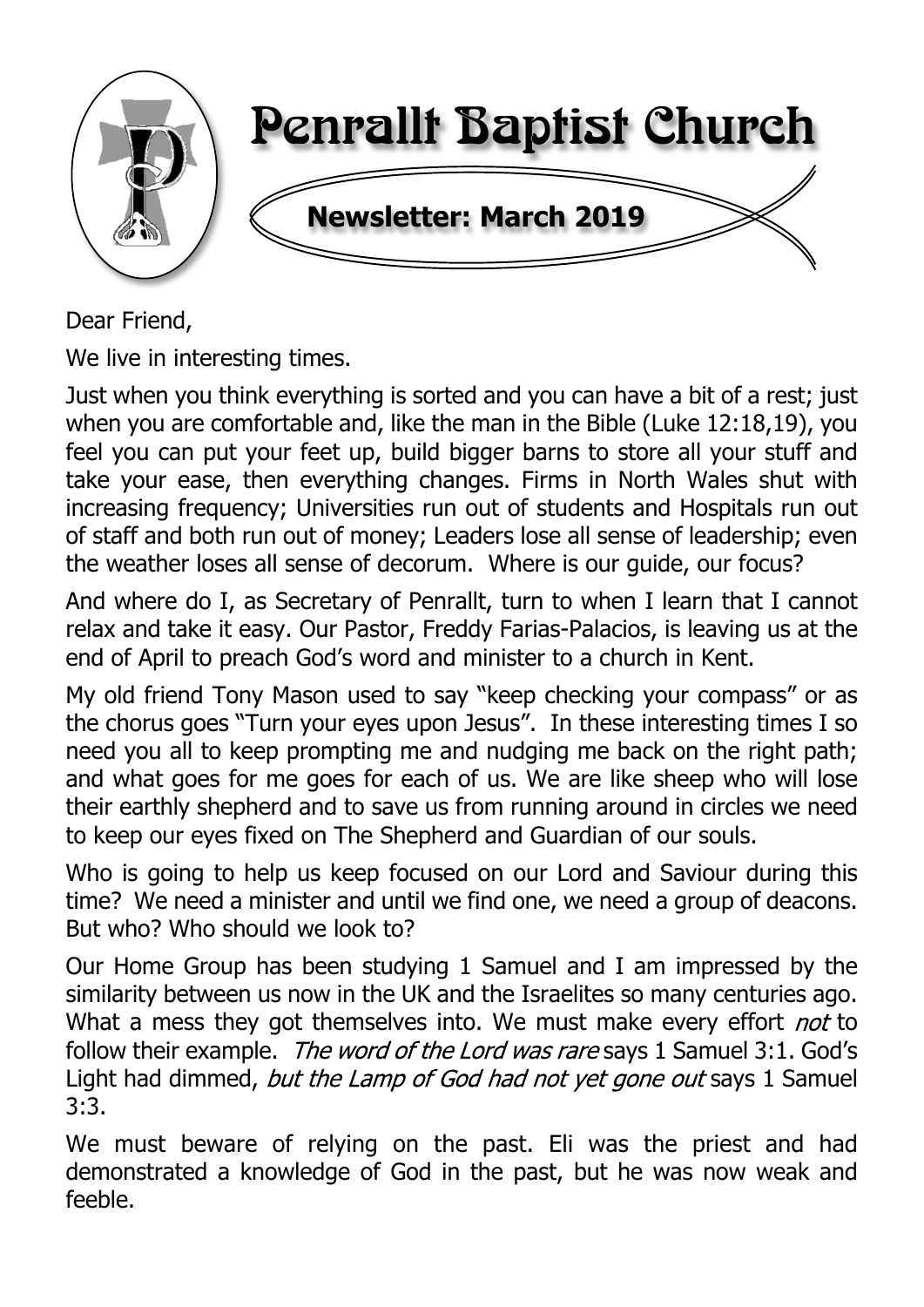We must not trust to background and pedigree. It means nothing to God. Hophni and Phineas, Eli's sons, would be judged for their wickedness (1 Samuel 2:34,1 Samuel 3:12).

We must beware of putting too much power in one man. The Israelites demanded a King (1 Samuel 8:5) but the power went to Saul's head. He thought he was the only one who mattered (1 Samuel 13:9,10) and demonstrated he was no longer a Man of God.

I have suggested that during this period while we will be without a minister we should have more deacons and the offer is out for the membership to nominate people for us to choose at the AGM on April 1st. But who should we choose and why? What does it mean to be a deacon? What should we look for? What should we expect? Hopefully these comments will help you decide who if anyone to nominate and more importantly whether to vote for them.

Firstly, a deacon is a trustee. Penrallt is a charity and as such is governed by a constitution which is lodged with the Charity Commissioners. That says that the deacons, as the trustees, are collectively responsible for the safe and legal running of the church as a building open to the public. So like any other charity we must choose deacons who are upright citizens who are not in trouble with the law.

Secondly, a deacon must be a person who is of "Good Report". The Bible, in 1 Timothy, speaks of all in authority within a church being of "good reputation" with those outside the church. Paul goes on to say in 1 Timothy that leaders must be "above reproach", "faithful to their wives", "temperate", "selfcontrolled, "hospitable", "calm and not quarrelsome", "not a lover of money or dishonest".

And finally, any deacon must be a faithful believer in Christ and desire to serve God through the church, through Penrallt. They must be committed. I heard recently of a minister who had just retired but was continuing to "serve in an advisory capacity". We do not want advisors. I will have too many people giving me advice. What we need are people who are committed to hearing the word of God and serving him here, in Penrallt.

I am sure all the current deacons and all who are asked to allow their names to go forward will say "I cannot possibly live up to that". But remember the boy Samuel. When he heard God's voice and when Eli had explained Who it was said "Speak Lord for your servant hears" or more colloquially "instruct Lord and your slave will heed and obey".

So, let us search for such people and appoint them as our deacons.

Neil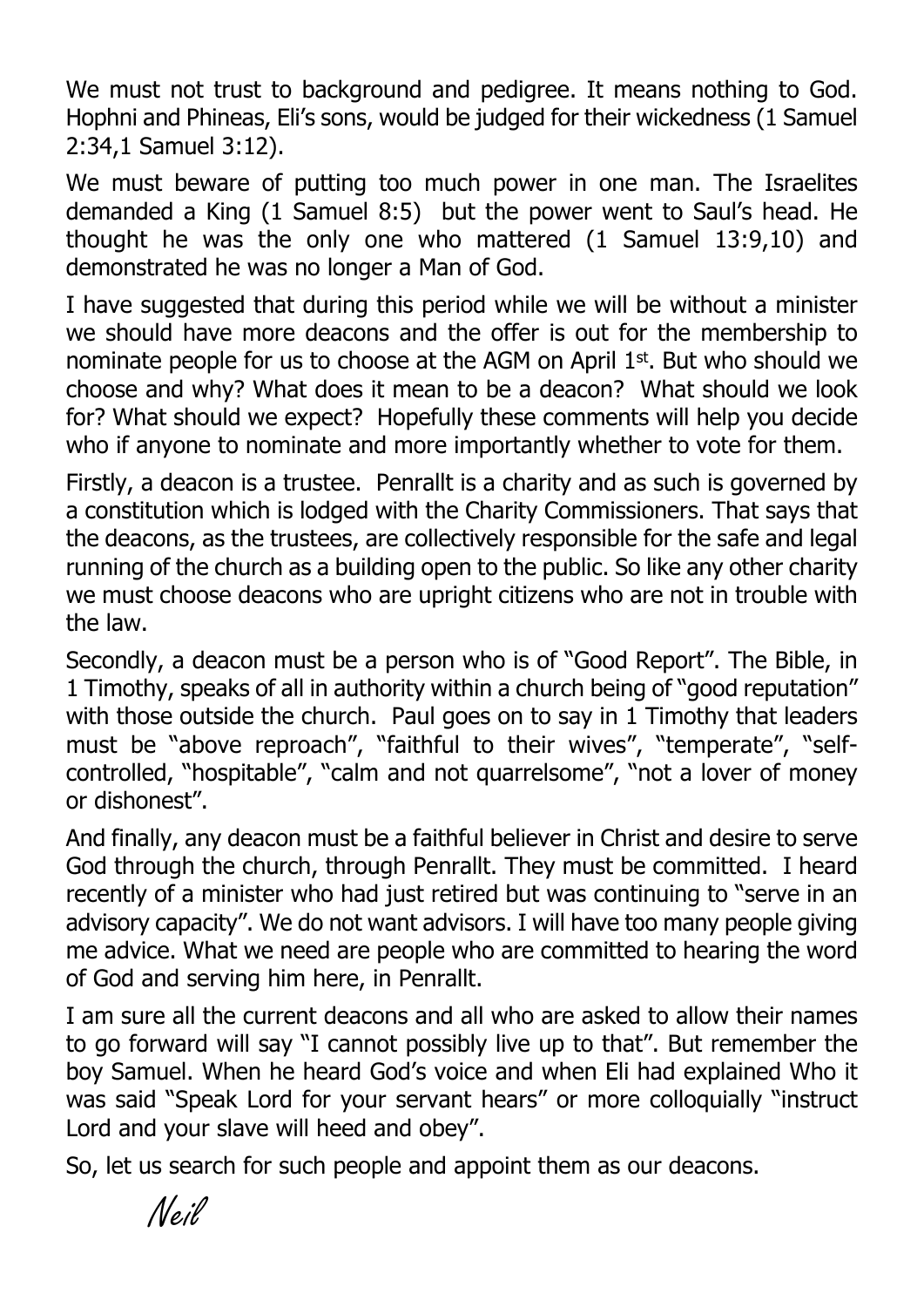# **Services This Month**

Our minister, Freddy Farias-Palacios, will be the preacher at all services except where otherwise noted below. Roger Borlace and Donald Poirot are both members of Penrallt. Siân Rees is the Director of Evangelical Alliance Wales.

## **3rd March**

| 10:30am                | <b>The Mountain Top of Glory</b>                                                          | Luke 9:28-36<br><i>1 Peter 1</i> |  |
|------------------------|-------------------------------------------------------------------------------------------|----------------------------------|--|
| 6:00 <sub>pm</sub>     | <b>Communion Service</b><br><b>The Salvation of Your Souls</b><br>Preacher: Roger Borlace |                                  |  |
| 10 <sup>th</sup> March |                                                                                           |                                  |  |
|                        | 10:30am The Temptation of Jesus                                                           | <i>Luke 4:1-13</i>               |  |
| 6:00pm                 | The Goodness of God's Word<br>(Lessons from Psalms #23)                                   | Psalm 119:65-72                  |  |
| 17 <sup>th</sup> March |                                                                                           |                                  |  |
|                        | 10:30am Jesus' Sorrow for Jerusalem                                                       | Luke 13:31-35                    |  |
|                        | 6:00pm Café Church Service. Chinese Evening.                                              |                                  |  |
| 24 <sup>th</sup> March |                                                                                           |                                  |  |
|                        | 10:30am The Parable of the Loving Father                                                  | Luke 15:11-24                    |  |
|                        | 6:00pm What is at your feet?<br>Preacher: Donald Poirot                                   | Acts 7:58                        |  |
|                        | 31 <sup>st</sup> March (Mothering Sunday)                                                 |                                  |  |
| $10:30$ am             | Matthew 20:20-21<br><b>Communion Service</b><br><b>A Mother's Prayer</b>                  |                                  |  |
| 6:00pm                 | Preacher: Siân Rees                                                                       |                                  |  |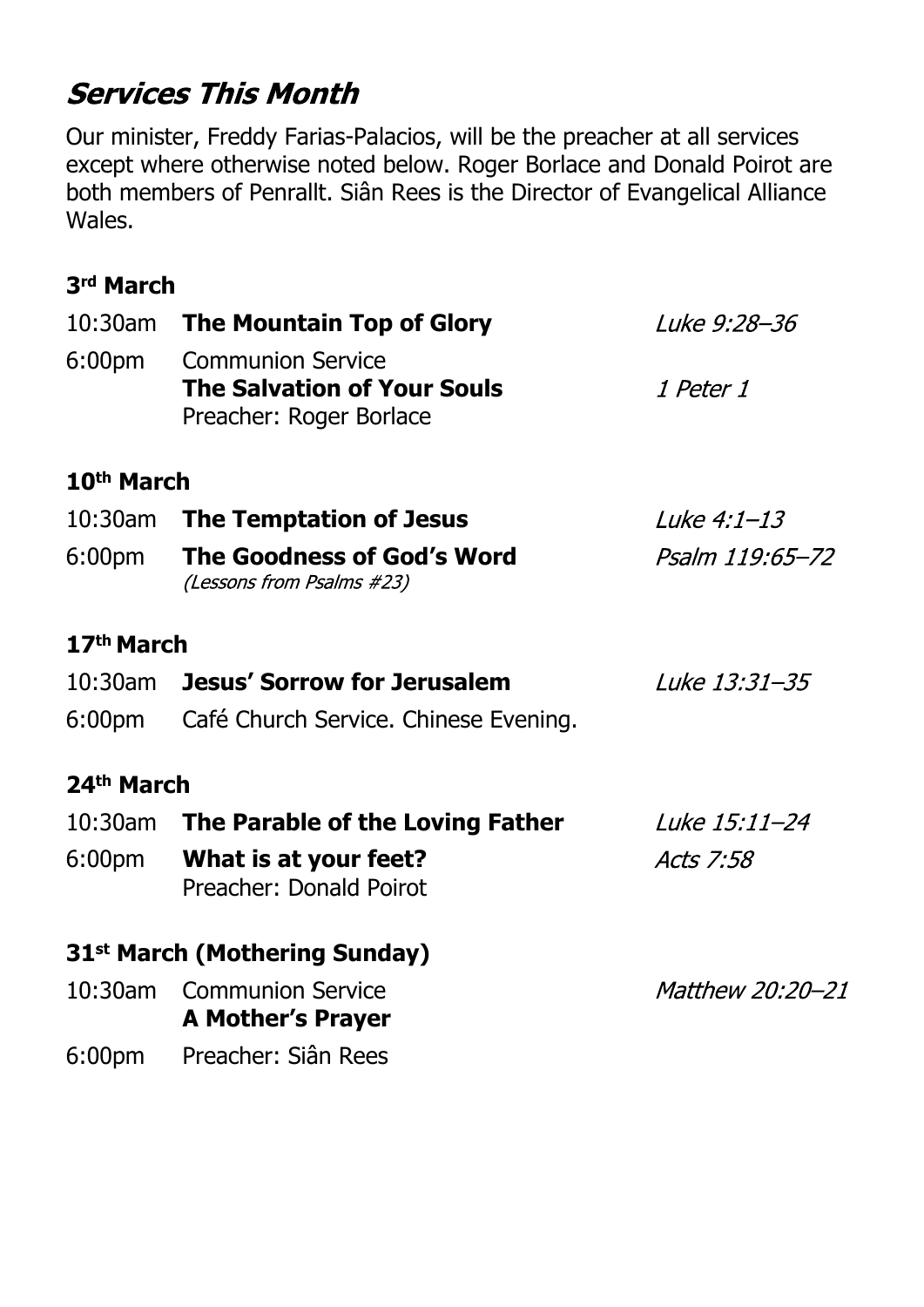# **Dates for Your Diary**

| <b>Saturdays</b>              | 8:30am             | Prayer meeting in the Twrgwyn Room.                             |
|-------------------------------|--------------------|-----------------------------------------------------------------|
| <b>Friday 1</b>               | 11am               | World Day of Prayer service at Eglwys y<br>Groes, Maesgeirchen. |
| <b>Sunday 3</b>               | 2:15 <sub>pm</sub> | Service at Plas Garnedd residential home in<br>Llanberis.       |
| <b>Wednesday 6</b>            | $10:30$ am         | Men's prayer meeting followed by coffee.                        |
| <b>Wednesday 13 7:30pm</b>    |                    | Monthly prayer meeting in the chapel.                           |
| <b>Saturday 16</b>            | $9:30$ am          | Bible Unzipped at Rhos on Sea URC.                              |
| <b>Monday 18</b>              | 10:30am            | Church Walk (details to follow).                                |
| <b>Tuesday 26/Thursday 28</b> |                    | <b>Experiencing God course continues.</b>                       |

Please see later in this newsletter for more about many of these events.

## **Children's Birthdays in March**

| 8 <sup>th</sup> : Molly Wheatcroft | 12 <sup>th</sup> : Nicola Wheatcroft |
|------------------------------------|--------------------------------------|
| $18th$ : Hannah Gao                | 26 <sup>th</sup> : Michael Hughes    |

## **Advance Notice**

After two years at Penrallt, our Minister Freddy will regretfully be leaving us soon to serve at a church in Kent. His final service with us will be a Communion service on the morning of Sunday April 28th with a time for thanks for his ministry and prayer for his future. This to be followed by a Church Lunch (there will not be one at the beginning of May). There will be no evening service that day.

The week before is Easter Sunday and there will be a Baptism service in the morning.

## **Information for Church Members**

Monday 1st April is the church's Annual General Meeting which will be in two parts. There will be a time to survey the past work of God within Penrallt, to express our thanks to Freddy and hear his farewell message to the membership. Then we will move on to consider the future, elect deacons to guide us, discuss the pastoral vacancy and also the process of finding a new minister.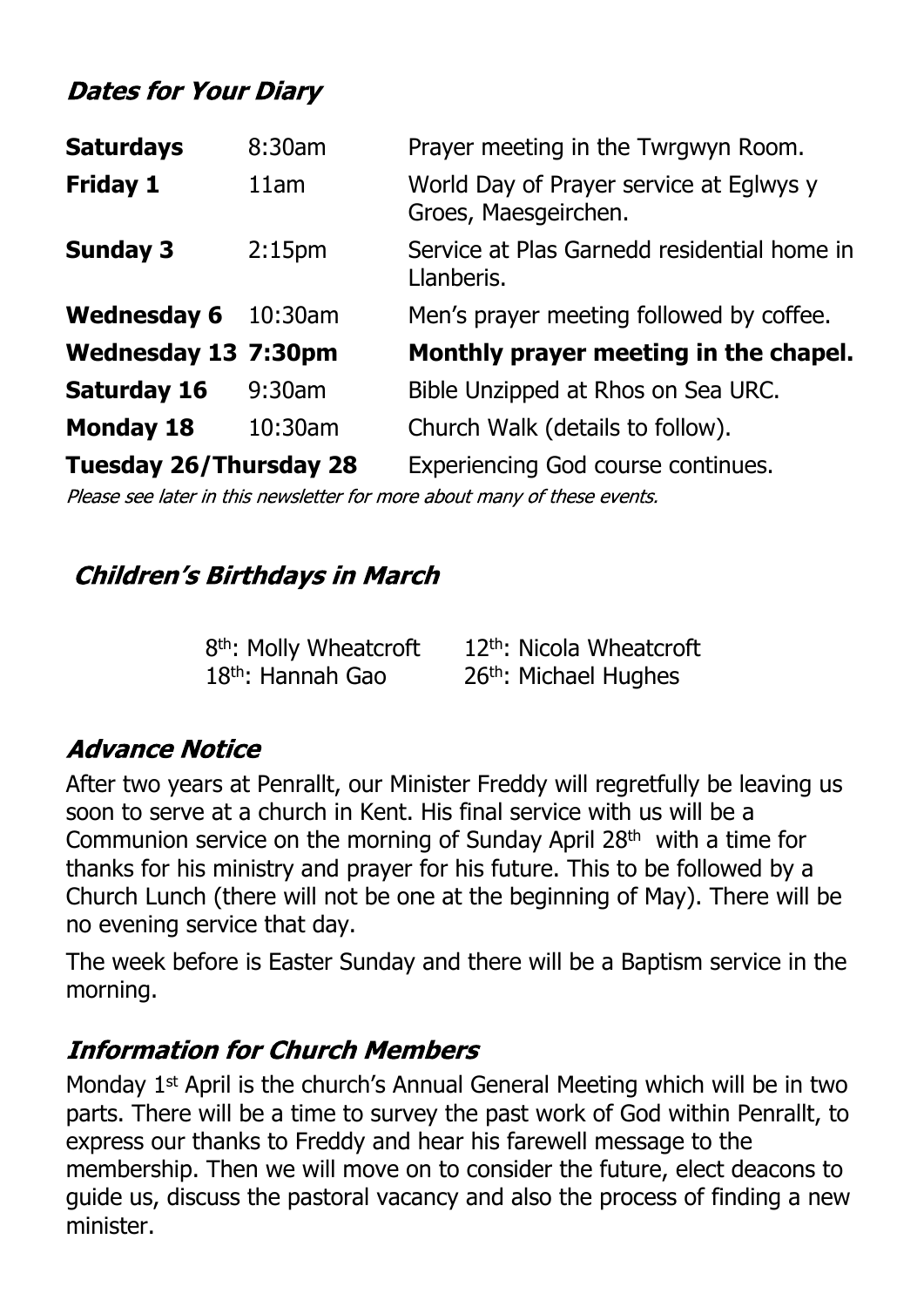# **Homegroups**

Many of our folk meet in small groups during the week for Bible study, prayer and fellowship. We encourage you to join one of these groups if you are able to. NB groups do not meet every week  $-$  please check with the named contact. All landline numbers below have the 01248 area code.

| <b>Day</b> | <b>Time</b>        | <b>Group Name</b>             | <b>Contacts</b>                                     |
|------------|--------------------|-------------------------------|-----------------------------------------------------|
| <b>Mon</b> | 7:00 <sub>pm</sub> | <b>Delta</b>                  | Brian Wheatcroft (602516)<br>Pat MacKenzie (670948) |
| Tue        | 10:00am            | <b>Nilgiri</b>                | Joan Beer (353874)                                  |
| <b>Tue</b> | 7:30 <sub>pm</sub> | Tyddyn Isaf<br>(Menai Bridge) | <b>Magnus Forrester-Barker</b><br>(717570)          |
| <b>Wed</b> | 2:00 <sub>pm</sub> | Carers                        | Carol Morris (208407)                               |
| <b>Wed</b> | 7:30 <sub>pm</sub> | <b>Bryn Eithinog</b>          | <b>Freddy Farias-Palacios</b><br>(07506710694)      |
| <b>Wed</b> | 7:30 <sub>pm</sub> | <b>Nomads</b>                 | Pat & Roger Borlace (713146)                        |
| Thu        | 10:30am            | Llanfairpwll (am)             | Sue & Lawrence Moss<br>(713793)                     |
| Thu        | 7:30 <sub>pm</sub> | Llanfairpwll (pm)             | Sue & Lawrence Moss<br>(713793)                     |
| Thu        | 7:30 <sub>pm</sub> | <b>Ogwen Valley</b>           | Brian & Kate Wheatcroft<br>(602516)                 |
| Fri        | 10:30am            | The Lydias                    | Freda Birchall (371316)<br>Lesley Jackson (680330)  |

**G**uess who has been serving God in Penrallt for the past 62 years? **W**ho has been faithful in that service week in, week out?

"**Y**ou need what played at what speed? No problem"

- **N**ame the person who has been doing that for 62 years with a wry sense of humour?
- **E**very time she served she has understood that it is not about her, it is about Him.
- **Th**e ones who are best are the ones who understand that it is about getting the job done no matter how they feel.

Thank you Gwyneth Brindley. There are all sorts of cogs in the machine. She is one of the heavy duty ones. Gwyneth has stepped down from serving as one of the keyboard players because she has decided it is time.

(In case you were wondering, 'th' is a single letter in the Welsh alphabet!)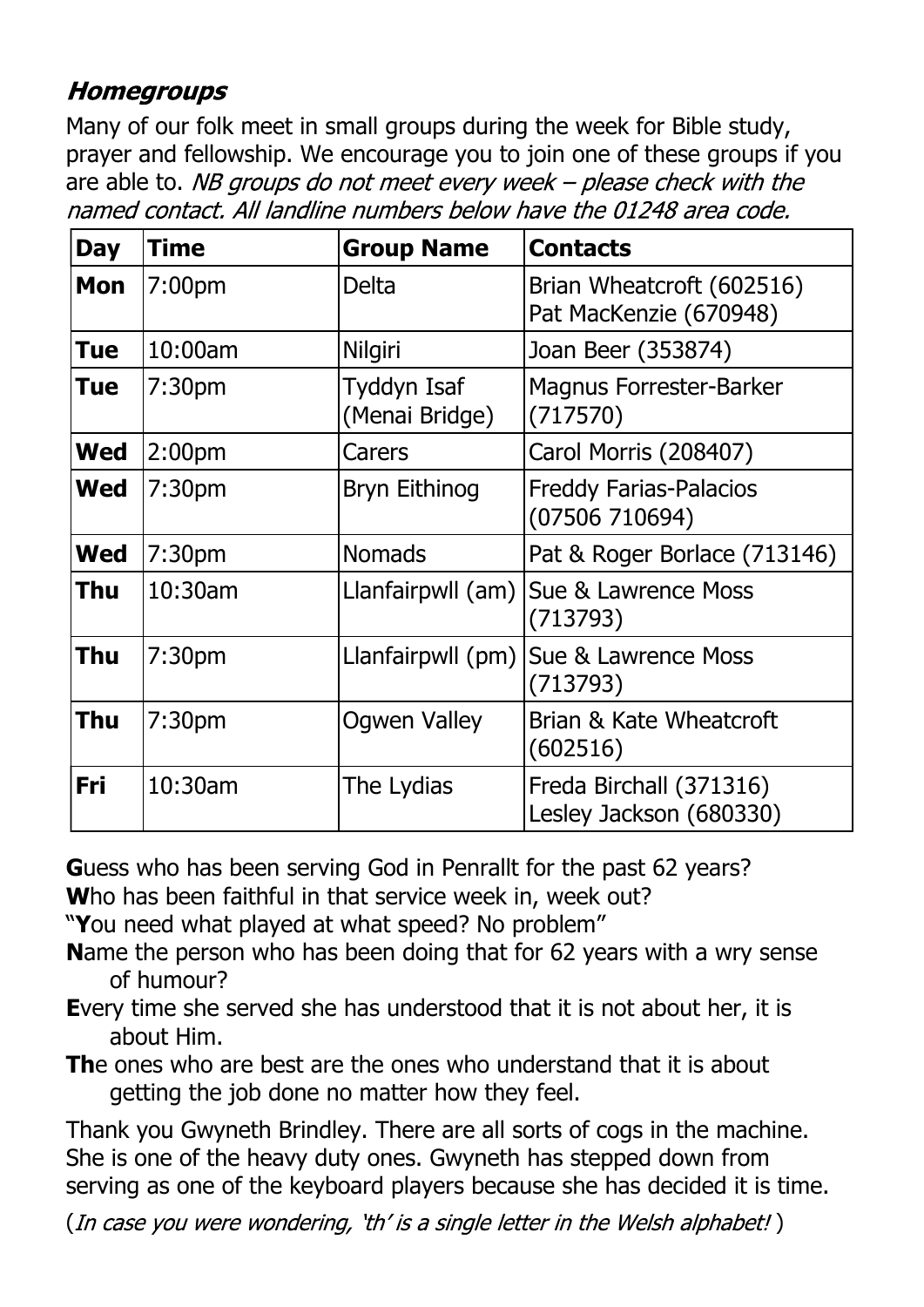### *◊* **Bible Unzipped**

Saturday 16th March 9:30am-12pm

This is a theological learning community that meets monthly on the third Saturday morning at Rhos on Sea URC Church. Bible Unzipped is entirely free though donations towards costs are welcome. This month's programme is due to include a session led by Jon Stammers on Matthew's use of the Old Testament and one by Peter Cousins on the book of 2 Peter. For more information, please speak to Roger Malone or Magnus Forrester-Barker.

# *◊* **Church Lunch**

As usual, there will be a (free) bring and share lunch after the morning service on the first Sunday of the month. Please bring enough buffet-style food for yourself and one or two others. Visitors are very welcome (and are not expected to bring food).

## **◊ Church Office**

Please note that the office will be closed between Thursday 21st and Tuesday 26<sup>th</sup> March.

### *◊* **Church Walk**

Monday 18th March

Details of this month's walk have not yet been determined. Please contact the church office (office@penrallt.org) if you would like to receive more information when it becomes available.

#### *◊* **Monthly Prayer Meeting** Wednesday 13th March 7:30pm

Our monthly mid-week prayer meetings, for the whole congregation, usually take place in the chapel and last about an hour. The next two meetings after this one will be on Thursday 11<sup>th</sup> April and Tuesday 14<sup>th</sup> May.

### **◊ Pastoral Help**

If you have issues of concern about your own or someone else's welfare, please contact a member of the Pastoral Care team: Adrienne Ferrada; Gwen Hicks (353648); Geoff Moore (410582); Lawrence Moss (713793); Helen Thomas (600174); Roshni Verghese (07967 320048).

### Sunday 3rd March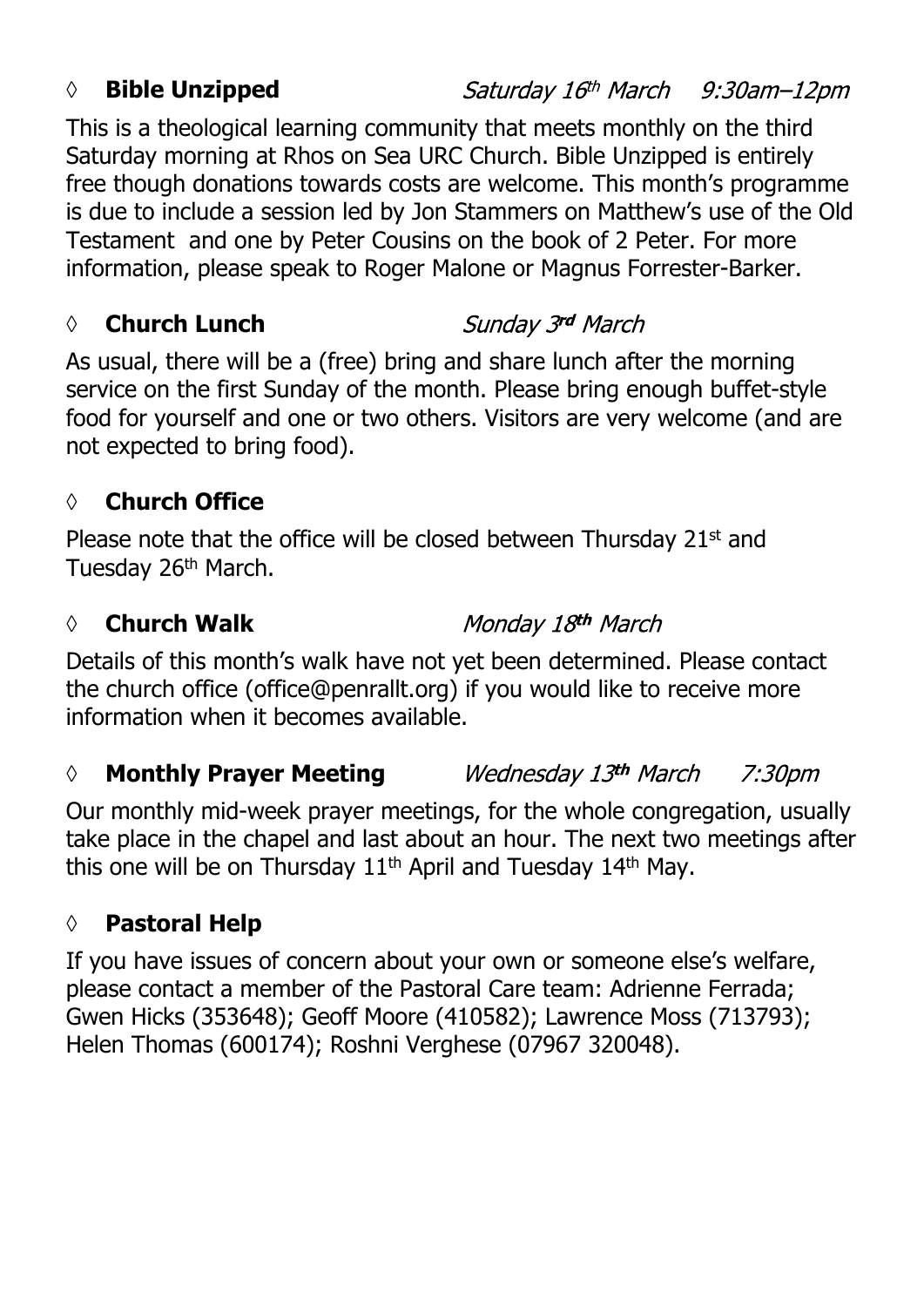# **◊ Pray for Penrallt Every Day**

We believe in prayer and encourage people to pray. You can send prayer request to our electronic diary via office@penrallt.org (there are also prayer cards in the church porch that you can fill in). Better still, you can receive the prayer diary straight to your inbox every Monday (or occasionally on Tuesdays) by emailing the office now and requesting to be put on the list. For more immediate and interactive sharing of prayers, search on Facebook for Penrallt Prayer Point and send a request to join our group.

## **◊ Rough Sleepers**

We do not recommend giving money directly to the rough sleepers in Upper Bangor. You will find labelled envelopes in the porch for a gift that will buy meal vouchers which are distributed to the homeless by the Cathedral; this certainly would be a more meaningful form of help.

## **◊ Sunday Afternoon Services**

We usually visit local residential homes on the first Sunday afternoon of the month, alternating between Haulfre (in Llangoed, near Beaumaris) and Plas Garnedd (in Llanberis). The services start at 2:15pm and last roughly half an hour. This month we will be going to **Plas Garnedd** on **3rd March**.

## **◊ World Day of Prayer**

This year's World Day of Prayer\*\* service in Bangor will take place on Friday March 1<sup>st</sup> at 11:00am at Eglwys-y-Groes, Maesgeirchen. The service this year has been written by Christian women in Slovenia and lasts for approximately one hour, and will be followed by refreshments with a Slovenian flavour. Come and be part of this amazing day, a great wave of prayer encircling the globe, sharing with people in over 120 countries and islands around the world. Collections taken on the day give significant sums to support a large number of charities. Everyone welcome. Anyone willing to take part (e.g. short readings) please contact Judith Stammers.

\*\* (formerly Women's World Day of Prayer, but member countries worldwide recently voted to change the name, though it is still women-led)

### Deadline for next month's newsletter: Sunday 24th March.

Please send information to Magnus (office@penrallt.org; 01248 353355). All notices (including alterations to standing information) should be submitted in writing (preferably by email) as early as possible.